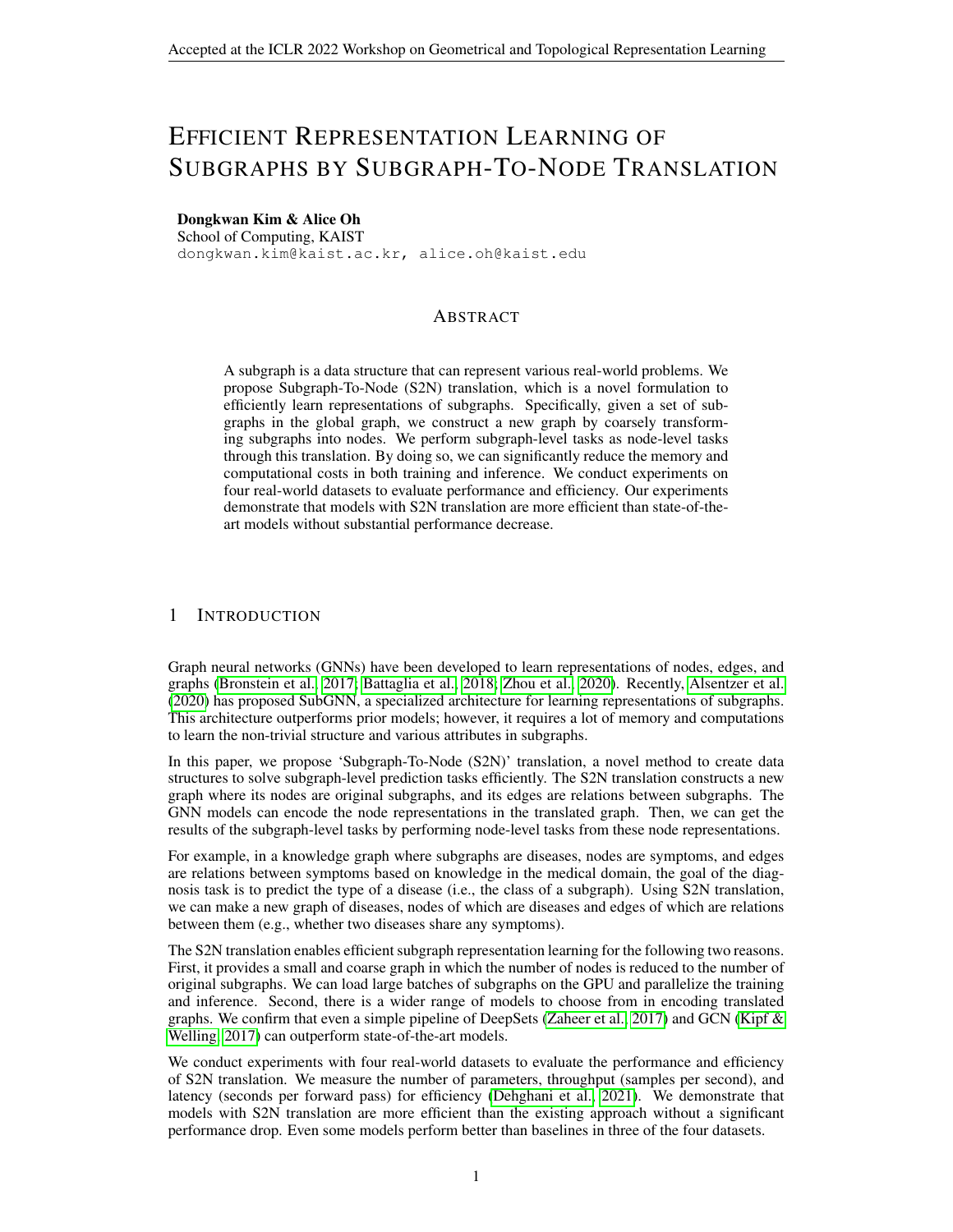

(a) The S2N translation. Subgraphs  $S_i$  and  $S_j$ are transformed into nodes  $\hat{v}_i$  and  $\hat{v}_j$  by  $T_v$ , and an edge  $\hat{e}_{ij}$  between them is formed by  $T_e$ .



Figure 1: Overview of the Subgraph-To-Node translation and the models for translated graphs.

#### 2 SUBGRAPH-TO-NODE TRANSLATION

We introduce the Subgraph-To-Node (S2N) translation and our specific design choices. We also suggest model families for the subgraph prediction task using S2N translated graphs.

Notations We first summarize the notations in the subgraph representation learning, particularly in the subgraph classification task. Let  $G = (\vee; A; X)$  be a global graph where  $\vee$  is a set of nodes  $(\mathcal{N}) = N$ ,  $\mathbf{A} \times \mathcal{D}$ ,  $1g^N N$  is an adjacency matrix, and  $\mathbf{X} \times \mathcal{D} R^{N} \rightarrow 0$  is a node feature matrix. A subgraph  $S = (\sqrt{\text{sub}}/\vec{A}^{\text{sub}})$  is a graph formed by subsets of nodes and edges in the global graph G. For the subgraph classification task, there is a set of M subgraphs  $S = FS_1; S_2; \dots; S_Mg$ , and for  $S_i = (\bigvee_i^{\text{sub}}; \overrightarrow{A_i^{\text{sub}}})$ , the goal is to learn its representation and the logit vector  $y_i \supset R^C$  where C is the number of classes.

**Overview of S2N Translation** The S2N translation reduces the memory and computational costs in the model training and inference by constructing a new coarse graph that summarizes the original subgraph into a node. As illustrated in Figure 1a, for each subgraph  $S_i$  2 S in the global graph G, we create a node  $\hat{v}_i = T_v(S_i)$  in the translated graph  $\hat{G}$ ; for all pairs  $(S_i; S_j)$  of two close subgraphs in G, we make an edge  $\hat{e}_{ij} = T_e(S_i; S_j)$  between corresponding nodes in  $\hat{G}$ . Here,  $T_v$  and  $T_e$  are translation functions for nodes and edges in  $\hat{G}$ , respectively. Formally, the S2N translated graph  $\hat{G} = (\hat{V}; \hat{A})$  where  $\hat{V}^j = M$  and  $\hat{A}^j \hat{Z} = f0$ ; 1g<sup>M M</sup> is defined by

$$
\hat{\mathbf{V}} = f \hat{\mathbf{v}}_i j \hat{\mathbf{v}}_i = T_{\mathbf{v}}(S_i); \ S_i \ 2 \, S g; \quad \hat{\mathbf{A}}[i,j] = \hat{\mathbf{e}}_{ij} = T_{\mathbf{e}}(S_i; S_j). \tag{1}
$$

We can choose any function for  $T_v$  and  $T_e$ . They can be simple heuristics or modeled with neural networks to learn the graph structure (Franceschi et al., 2019; Kim & Oh, 2021; Fatemi et al., 2021).

**Detailed Design of S2N Translation** In this paper, we choose straightforward designs of  $T_v$  and  $T_e$  with negligible translation costs. For  $T_v$ , we use a function that ignores the internal structure  $\mathbf{A}_i^{\text{sub}}$  of the subgraph  $S_i = (\vee_i^{\text{sub}}; \mathbf{A}_i^{\text{sub}})$  and treats the node as a set (i.e.,  $\vee_i^{\text{sub}}$ ). For  $T_e$ , we make an edge if at least one common node between two subgraphs  $S_i$  and  $S_j$ . They are defined as follows:

$$
\hat{v}_i = T_v(S_i) = \nabla_i^{\text{sub}}; \quad \hat{e}_{ij} = T_e(S_i; S_j) = \begin{cases} 1 & \text{if } \mathcal{N}_i^{\text{sub}} \setminus \nabla_j^{\text{sub}} \neq 0 \\ 0 & \text{otherwise} \end{cases} \tag{2}
$$

In some cases, this particular translation provides a more intuitive description for real-world problems than a form of subgraphs. For a fitness social network (EM-Userfrom Alsentzer et al. (2020) (subgraphs: users, nodes: workouts, edges: whether multiple users complete workouts), it will be translated into a network of users connected if they complete the same workouts. This graph directly expresses the relation between users and follows the conventional approach to express social networks where nodes are users.

Models for S2N Translated Graphs We propose simple but strong model pipelines for S2N translated graphs. Since the node  $\hat{v}_i$  is a set of original nodes in  $S_i$ , we first use a set encoder  $E_{\text{set}}$ :  $\hat{V}$  !  $\overline{R}^{\overline{F}}$  (Wagstaff et al., 2021) where F is a dimension of the representation. It takes a set of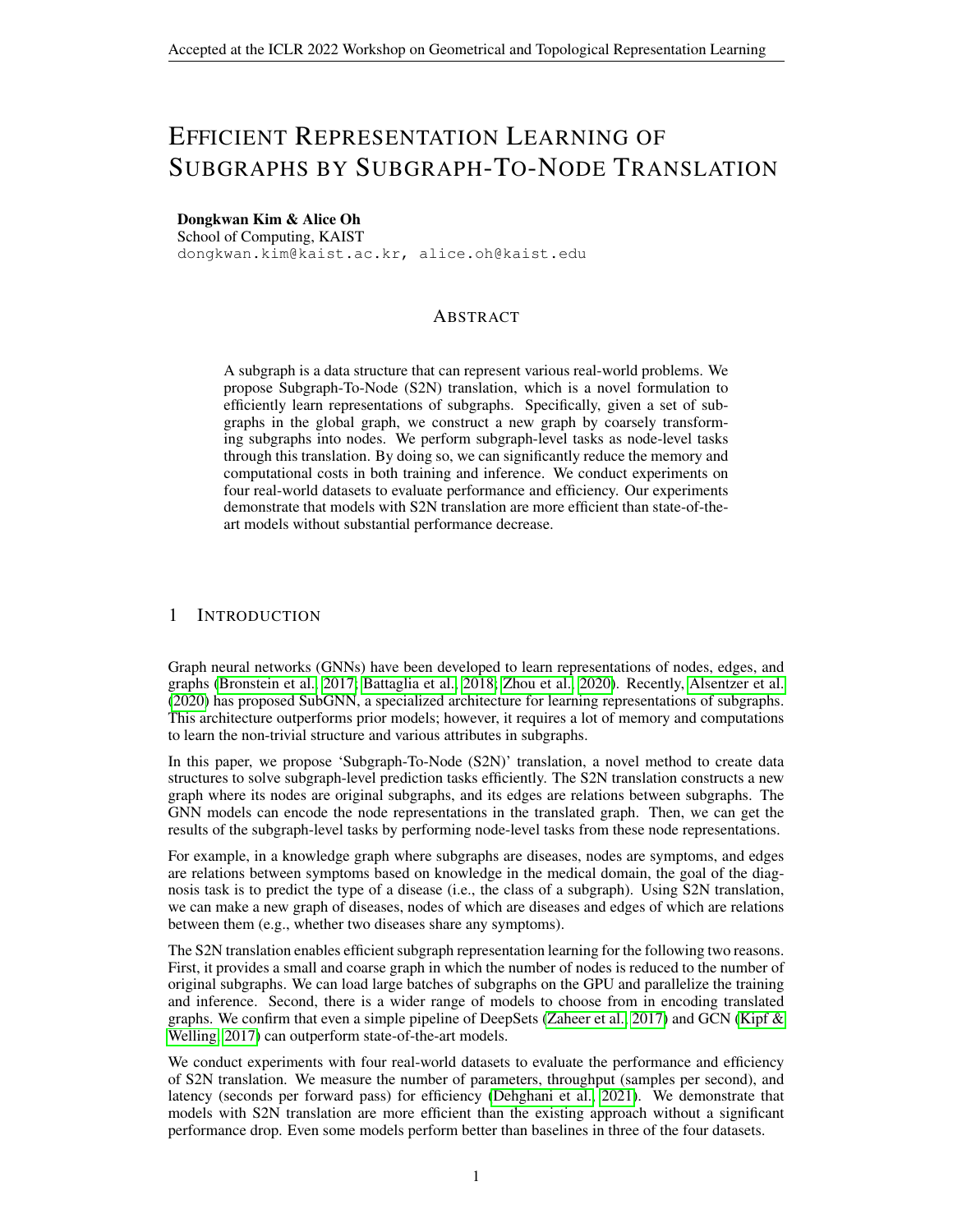|                                                            | PPI-RP        | HPO-Neuro                          | HPO-Metah   | EM-User                 |
|------------------------------------------------------------|---------------|------------------------------------|-------------|-------------------------|
| # nodes (before $after$ ) 17.1K! 1.6K                      |               | 14.6K! 4.0K 14.6K! 2.4K 57.3K! 324 |             |                         |
| # edges (before after) 317.0K! 55.7K 3.2M! 6.6M 3.2M! 2.5M |               |                                    |             | 4.6M! 87.2K             |
| Density (beford after)                                     | $0.002$ 0.021 | 0.030 0.413                        |             | 0.030 0.439 0.003 0.830 |
| # classes                                                  | 6             | 10                                 | ี           |                         |
| Node / Edge homophily                                      | 0.449/0.391   | 0.176/0.175                        | 0.195/0.189 | 0.514/0.511             |

Table 1: Statistics of real-world datasets before and after S2N translation.

node features i $\bm{\alpha}_i$  as an input and generates the represent $\bm{\hat{a}}$ id $\bm{\alpha}$  R<sup>F</sup> of  $\bm{\mathsf{v}}_i$  , that is,

$$
\hat{h}_i = E_{\text{sef}}(\hat{v}_i) = E_{\text{sef}}(V_i^{\text{sub}}) = E_{\text{sef}}(f \, x_u \, j \, x_u = X \, [u; :]; u \, 2 \, V_i^{\text{sub}}g): \tag{3}
$$

Then, given the node representat $\hat{\mathbf{h}}$ n we apply a graph encod $\mathbf{E}_{\mathsf{graph}}$ : R<sup>MF</sup> f 0; 1g<sup>MM</sup>! R<sup>M C</sup> to get the logit vecto $\psi_i$  2 R<sup>C</sup>. For the input and output  $\mathbf{d}_{graph}^T$  we use matrices 2  $R^{\text{M}}$  F and $\mathsf{Y}$  2  $R^{\text{M}}$  <sup>C</sup> where theith rows are  $\mathsf{A}_i$  and $\mathsf{y}_i$ , respectively.

$$
\hat{Y} = E_{graph}(H^2; A^2)
$$
 (4)

For E<sub>graph</sub>, we can take any GNNs that perform message-passing between nodes. This node-level message-passing on translated graphs is analogous to message-passing at the subgraph level in Sub-GNN (Alsentzer et al., 2020).

### 3 EXPERIMENTS

This section describes the experimental setup, including datasets, training, evaluation, and models.

Datasets We use four real-world dataset<sup>8</sup>, P. HPO-Neuro, HPO-Metab, and EM-User, introduced in Alsentzer et al. (2020). The task is subgraph classi cation where NodedgesA, and subgraph \$2 Sare given in datasets. There are two input node features etrained with GIN or GraphSAINT from the same paper. Detailed description and statistics are in Appendix B.

Training and Evaluation In the original setting from the SubGNN paper, evaluation (i.e., validation and test) samples cannot be seen during the training stage. Following this protocol, we create different S2N graphs for each stage using train and evaluation sets of subgraphs  $(G_{eval})$ . For the S2N translation, we use  $\hat{\mathbf{s}}_{\text{gain}}$  only in the training stage, and use both  $\hat{\mathbf{s}}_{\text{train}}$  [ S<sub>eval</sub> in the evaluation stage. That is, we predict unseen nodes based on structures translated from  $s_{\text{eval}}$ in the evaluation stage. In this respect, node classi cation on S2N translated graphs is inductive.

Models for S2N Translated Graphs We use two- or four-layer DeepSets (Zaheer et al., 2017) with sum or max operations  $\delta t_{\text{Set}}$  for all S2N models. Fo $E_{\text{graph}}$  we use well-known graph neural networks: GCN (Kipf & Welling, 2017) and GAT (Velković et al., 2018). In addition, LINKX (Lim et al., 2021) and FAGCN (Bo et al., 2021), models that perform well in non-homophilous graphs are employed. All GNNs are one- or two-layer models. See Appendix C.1 for their hyperparameters. Since LINKX is designed for the transductive setting, we make a small change in LINKX to work in the inductive setting. We call this variant LINKX-I. See Appendix C.2 for this modi cation.

Baselines We use current state-of-the-art models for subgraph classi-cation as baselines: Sub2Vec (Adhikari et al., 2018), Graph-level GIN (Xu et al., 2019), and SubGNN (Alsentzer et al., 2020). We report the best performance among three variants for Sub2Vec (N, S, and NS) and two results by different pretrained embeddings for SubGNN. All baselines results are reprinted from Alsentzer et al. (2020).

### 4 RESULTS

In this section, we analyze the characteristics of S2N translated graphs and compare our models and baselines on classi cation performance and ef ciency.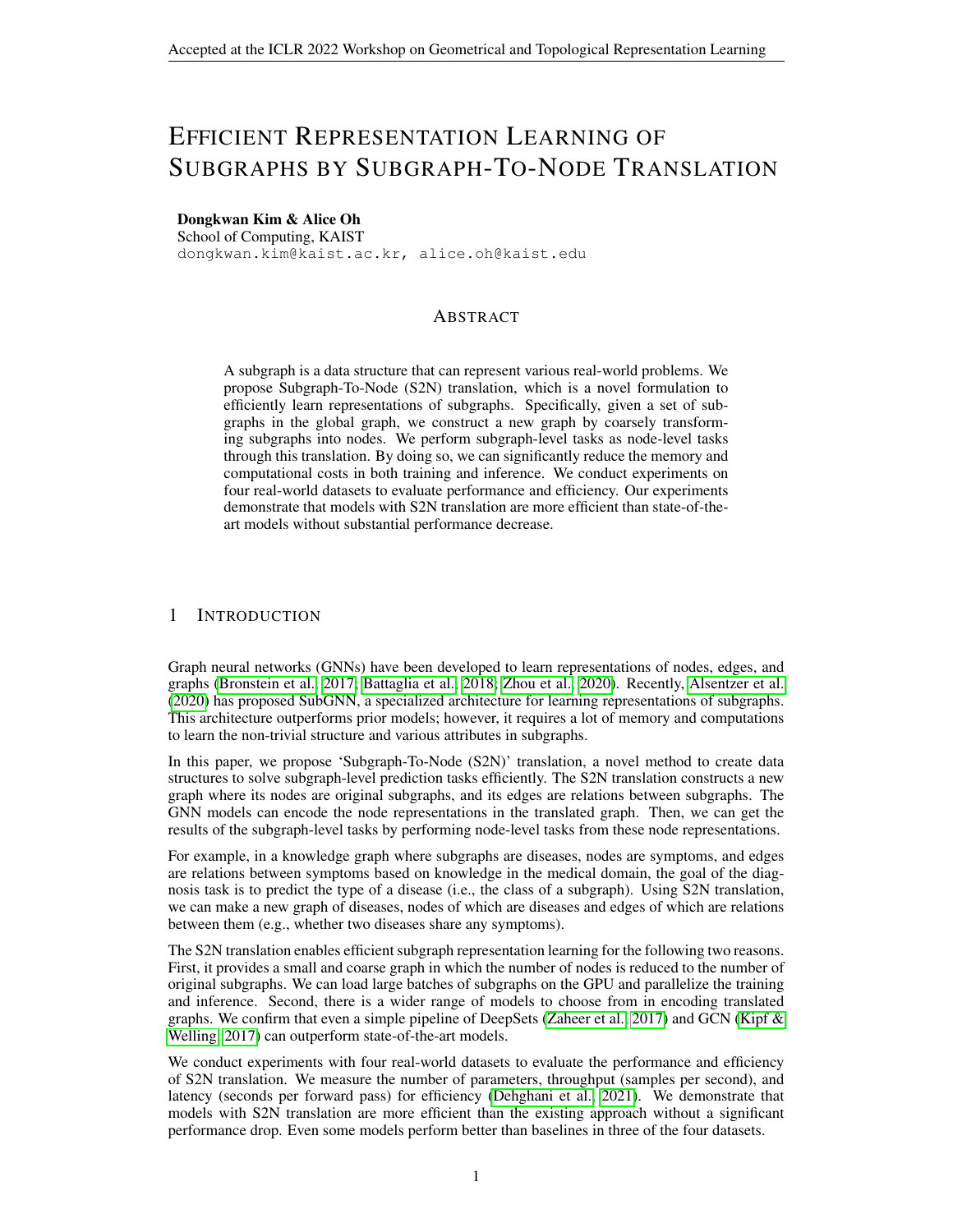Table 2: Summary of classi-cation performance in mean micro-F1 score over 10 random seeds for real-world datasets. Results of the unpairtest with the best baseline are denoted by colors and superscript : no statistically signi-cant difference, i.ep-value> : 05,

?: outperformed with-value  $\lt$  : 05). We mark with daggers  $\forall$  the reprinted results from Alsentzer et al. (2020).

| Model Model               | Embedding                | PPI-BP                  | <b>HPO-Neuro</b> | HPO-Metab               | EM-User       |
|---------------------------|--------------------------|-------------------------|------------------|-------------------------|---------------|
| Sub2Vec Best              | <b>Contract Contract</b> | 30:9 $_{2:3}$           | 22.3 $6:5$       | 13:2 $_{4:7}$           | $85.9$ 1:4    |
| Graph-level GIN           | <b>All Contracts</b>     | 39.8 $5.8$              | 53:5 $3:2$       | 45:2 $_{2:5}$           | 56:1 $_{5:9}$ |
| SubGNN                    | <b>GIN</b>               | 59.9 $_{2:4}$           | 63:2 $1:0$       | 53.7 $_{2:3}$           | 81:4 $4:6$    |
| SubGNN                    | GraphSAINT               | 58:3 $1:7$              | 64:4 $1.9$       | 42:8 $3:5$              | 81:6 $_{4:0}$ |
| $SSN + GCN$               | <b>GIN</b>               | 61:4 $1.6$              | 59:0 $_{0:7}$    | $\overline{51:6}$ 1:8   | 70.2 $2^{3}$  |
| $S2N + GCN$               | GraphSAINT               | 60.6 $1.2$              | 59.9 $_{0:7}$    | 50:6 $1.9$              | 69:0 $4:5$    |
| $S2N + GAT$               | <b>GIN</b>               | 60.8 $2.7$              | 53:1 $1.9$       | 47:9 $3:4$              | 71:4 $6:3$    |
| $S2N + GAT$               | <b>GraphSAINT</b>        | 60:4 $1:4$              | 54:6 $_{2:0}$    | 49:4 $4:5$              | 80.2 $_{4:8}$ |
| S2N + LINKX-I             | <b>GIN</b>               | 60:9 $1.8$              | 62.9 $1:1$       | $55.9$ <sub>2:6</sub>   | 83:3 $3:6$    |
| S <sub>2N</sub> + LINKX-I | GraphSAINT               | 61:3 $1:5$              | 629 $1:3$        | $57.9^{2}_{2.1}$        | 84:7 $_{2:9}$ |
| S2N + FAGCN               | <b>GIN</b>               | 62.8 <sup>2</sup> $1.2$ | 64:5 $1:3$       | 58:2 <sup>2</sup> $2.7$ | 80:0 $_{4:0}$ |
| S2N + FAGCN               | GraphSAINT               | 60:7<br>3.1             | 63:3 $1.1$       | 57:5 <sup>2</sup> 3.3   | 82.9 $3:7$    |

Analysis of S2N Translated Graphs Table 1 summarizes dataset statistics before and after S2N translation, including node (Pei et al., 2020) and edge homophily (Zhu et al., 2020). Except for HPO-Neuro, translated graphs have a smaller number of nod $\theta$ s006 - 0:03) and edges (0:17 – 0:78) than original graphs. For PO-Neuro, it has twice as many edges as the original graph, but has 0:27 fewer nodes. Since the number of edges decreased less than nodes, translated graphs are denser than originals (9:7 - 297). We also nd that they are non-homophilous (low homophily), which means there are many connected nodes of different classes.

Note that we propose multi-label node and edge homophily for multi-label datasens (euro): 0 1

$$
h^{\text{node, ml}} = \frac{1}{jVj} \sum_{v2V} \bigotimes_{jN} \frac{1}{(v)j} \frac{X}{\big|_{u2N} \big|_{(v)}} \frac{jL_u \setminus L_v j}{jL_u [L_v j]} A ; h^{\text{edge, ml}} = \frac{1}{jAj} \frac{X}{\big|_{(u;v)2A} \frac{jL_u \setminus L_v j}{jL_u [L_v j]}}; \tag{5}
$$

whereL<sub>v</sub> is a set of labels ov, N (v) is a set of neighbors of, andA = f (u; v)jA [u; v] = 1g. They generalize the existing multi-class homophily and we discuss more in Appendix D.

Performance In Table 2, we report the mean and standard deviation of micro-F1 score over ten runs of our models and baselines. LINKX-I and FAGCN, which are known to work well in nonhomophilous graphs, perform on par with or better than the best baseline in 12 of 16 cases. Here, `performance on par with the baseline' implies no signi cant difference from tthest at a level of 0.05 (: p-value  $>$  :05), which does not mean that our model is superior. FOFBP and HPO-Metab, some models even outperform SubGNN with statistical signi-cañcp-(value<:05). Notably, all S2N models outperform SubGNN in the -BP, which has relatively high homophily. GCN and GAT underperform LINKX-I and FAGCN for most experiments.

Ef ciency In Figure 2, we show the number of parameters, throughput (subgraphs per second), and latency (seconds per forward pass) of S2N models and SubGNR DoNeuro, HPO-Metab, and EM-User. We cannot experiment withPI-BP since it takes more than 48 hours in pre-computation. We make three observations in this gure. First, S2N models use fewer parameters and process many samples faster (i.e., higher throughput and lower latency) than SubGNN. In particular, for throughput, S2N models can process 8 to 300 times more samples than SubGNN for the same amount of time. Second, the training throughput is higher than the inference throughput in S2N models. Generally, as in SubGNN, throughput increases in the inference step, which does not require gradient calculation. This is because the S2N models use message-passing between training and inference samples (See §3). Thus, they compute both training and inference samples, requiring more computation for the inference stage. Lastly, as one exception to general trends, the training latency of GAT on HPO-Metab is higher than that of SubGNN. Note that latency ignores the parallelism from large batch sizes (Dehghani et al., 2021). Our model can show relatively high latency since it requires full batch computation. See Appendix E for the experimental setup.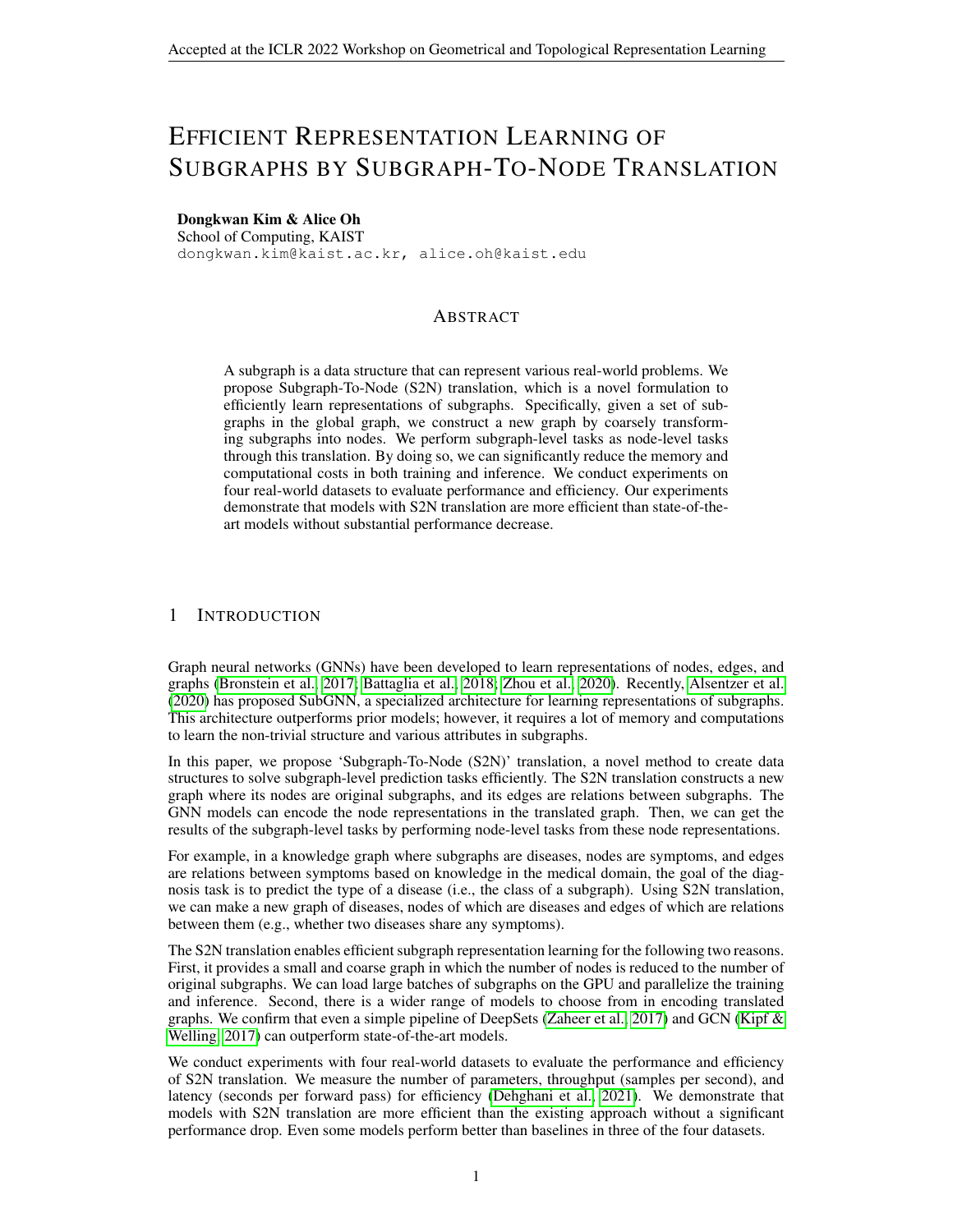(a) Ef ciency of S2N models and SubGNN diPO-Neuro.

(b) Ef ciency of S2N models and SubGNN driPO-Metab.

#### (c) Ef ciency of S2N models and SubGNN dEM-User.

Figure 2: The number of parameters, throughput, and latency of S2N models and SubGINN-on Neuro (Top),HPO-Metab (Middle) andEM-User (Bottom).

### 5 CONCLUSION AND FUTURE RESEARCH

We propose Subgraph-To-Node (S2N) translation, a novel way to learn representations of subgraphs ef ciently. Using S2N, we create a new graph where nodes are original subgraphs, edges are relations between subgraphs, and perform subgraph-level tasks as node-level tasks. S2N translation signi cantly reduces memory and computation costs without performance degradation.

There are limitations in this research. First, we used simple translate functions and did not explore them deeply.How do we de ne aggregated features and structures in translated gra**ßles** ond, we do not yet know the properties of subgraphs that affect the performance of the S2N translation. What properties of subgraphs can be learned after translation of these as future directions.

#### ACKNOWLEDGMENTS

This research was supported by the Engineering Research Center Program through the National Research Foundation of Korea (NRF) funded by the Korean Government MSIT (NRF-2018R1A5A1059921).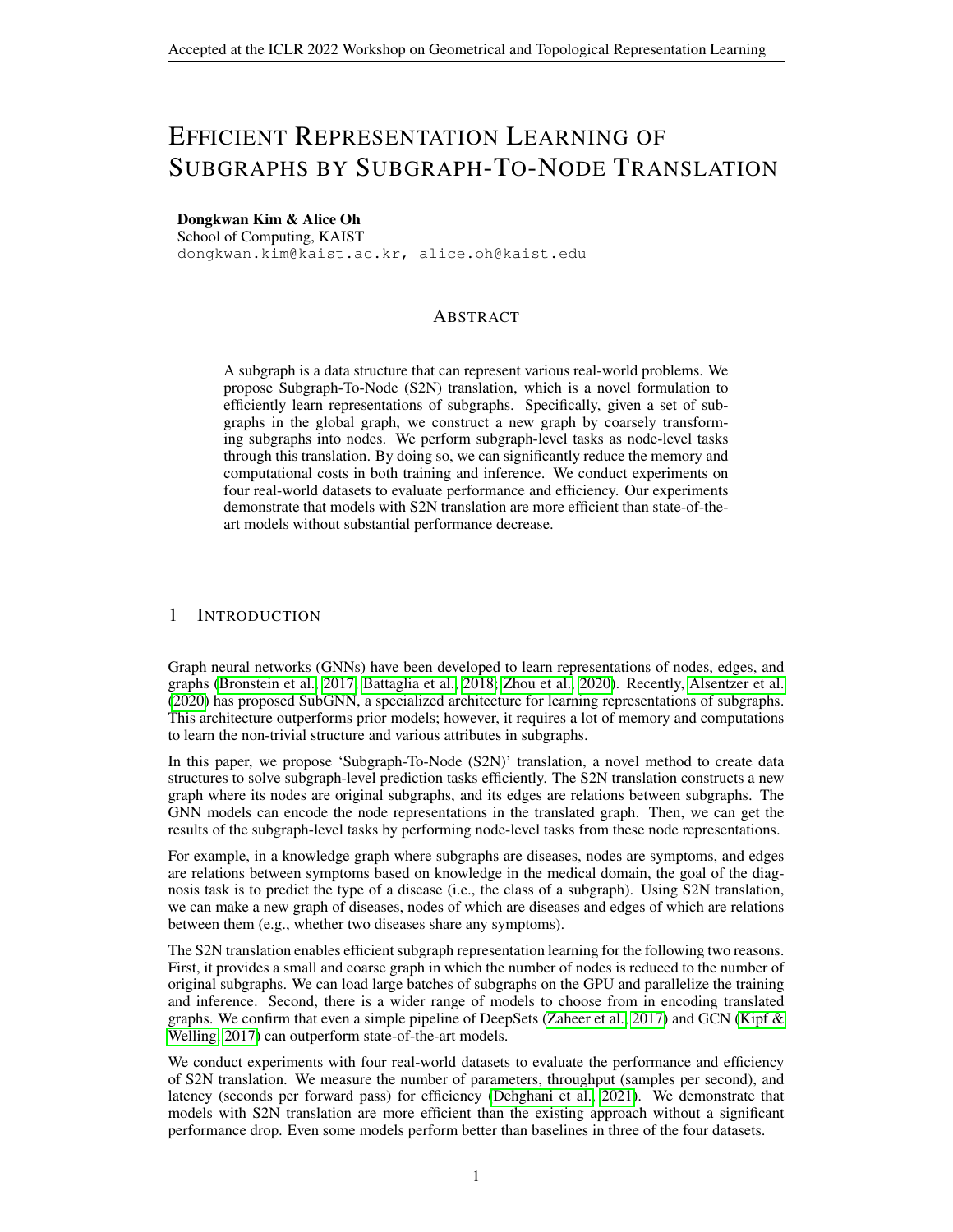#### **REFERENCES**

- Bijaya Adhikari, Yao Zhang, Naren Ramakrishnan, and B Aditya Prakash. Sub2vec: Feature learning for subgraphs. InPaci c-Asia Conference on Knowledge Discovery and Data Minippa 170–182. Springer, 2018.
- Takuya Akiba, Shotaro Sano, Toshihiko Yanase, Takeru Ohta, and Masanori Koyama. Optuna: A next-generation hyperparameter optimization framework. Proceedings of the 25th ACM SIGKDD international conference on knowledge discovery & amp; data minim  $Q$ 623–2631, 2019.
- Emily Alsentzer, Samuel G Finlayson, Michelle M Li, and Marinka Zitnik. Subgraph neural networks. Proceedings of Neural Information Processing Systems, Neurlars.
- Michael Ashburner, Catherine A Ball, Judith A Blake, David Botstein, Heather Butler, J Michael Cherry, Allan P Davis, Kara Dolinski, Selina S Dwight, Janan T Eppig, et al. Gene ontology: tool for the uni cation of biology.Nature genetics25(1):25–29, 2000.
- Peter W Battaglia, Jessica B Hamrick, Victor Bapst, Alvaro Sanchez-Gonzalez, Vinicius Zambaldi, Mateusz Malinowski, Andrea Tacchetti, David Raposo, Adam Santoro, Ryan Faulkner, et al. Relational inductive biases, deep learning, and graph networks. preprint arXiv:1806.01261 2018.
- Deyu Bo, Xiao Wang, Chuan Shi, and Huawei Shen. Beyond low-frequency information in graph convolutional networks. InProceedings of the AAAI Conference on Arti cial Intelligencelume 35, pp. 3950–3957, 2021.
- Giorgos Bouritsas, Fabrizio Frasca, Stefanos Zafeiriou, and Michael M Bronstein. Improving graph neural network expressivity via subgraph isomorphism countian iv preprint arXiv:2006.092522020.
- Gecia Bravo Hermsdorff and Lee Gunderson. A unifying framework for spectrum-preserving graph sparsi cation and coarsening dvances in Neural Information Processing Syste32s2019.
- Michael M Bronstein, Joan Bruna, Yann LeCun, Arthur Szlam, and Pierre Vandergheynst. Geometric deep learning: going beyond euclidean dateral E Signal Processing Magazin 34(4):18–42, 2017.
- Chen Cai, Dingkang Wang, and Yusu Wang. Graph coarsening with neural networlksterhational Conference on Learning Representations 21. URLhttps://openreview.net/ forum?id=uxpzitPEooJ .
- Wei-Lin Chiang, Xuanqing Liu, Si Si, Yang Li, Samy Bengio, and Cho-Jui Hsieh. Cluster-gcn: An ef cient algorithm for training deep and large graph convolutional networks. Proceedings of the 25th ACM SIGKDD International Conference on Knowledge Discovery & Data Mining 257–266, 2019.
- Gene Ontology Consortium. The gene ontology resource: 20 years and still going stheorietic acids research47(D1):D330-D338, 2019.
- Mostafa Dehghani, Anurag Arnab, Lucas Beyer, Ashish Vaswani, and Yi Tay. The ef ciency misnomer.arXiv preprint arXiv:2110.1289,42021.
- Chenhui Deng, Zhiqiang Zhao, Yongyu Wang, Zhiru Zhang, and Zhuo Feng. Graphzoom: A multilevel spectral approach for accurate and scalable graph embeddinguternational Conference on Learning Representations 20. URLhttps://openreview.net/forum?id= r1lGO0EKDH.
- William Falcon and The PyTorch Lightning team. PyTorch Lightning, 3 2019. URIDS: //github.com/PyTorchLightning/pytorch-lightning .
- Bahare Fatemi, Layla El Asri, and Seyed Mehran Kazemi. Slaps: Self-supervision improves structure learning for graph neural networks. And an equal Information Processing Systems 2021.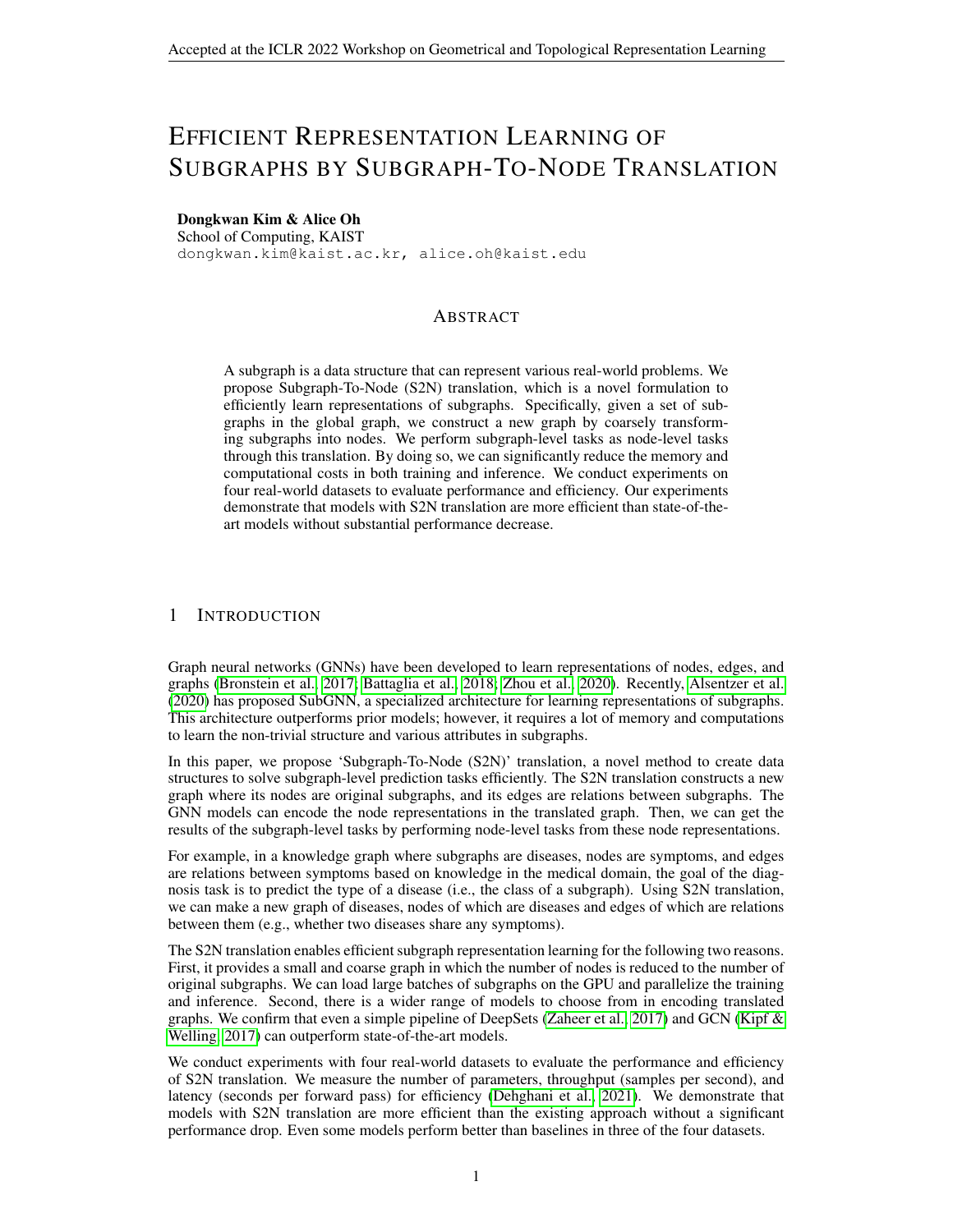- Matthias Fey and Jan E. Lenssen. Fast graph representation learning with PyTorch Geometric. In International Conference on Learning Representations Workshop on Representation Learning on Graphs and Manifolds 2019.
- Luca Franceschi, Mathias Niepert, Massimiliano Pontil, and Xiao He. Learning discrete structures for graph neural networks. International conference on machine learning p. 1972–1982. PMLR, 2019.
- William L Hamilton, Rex Ying, and Jure Leskovec. Inductive representation learning on large graphs. InProceedings of the 31st International Conference on Neural Information Processing Systemspp. 1025-1035, 2017.
- Taila Hartley, Gabrielle Lemire, Kristin D Kernohan, Heather E Howley, David R Adams, and Kym M Boycott. New diagnostic approaches for undiagnosed rare genetic diseases all review of genomics and human genetics: 351-372, 2020.
- Zengfeng Huang, Shengzhong Zhang, Chong Xi, Tang Liu, and Min Zhou. Scaling up graph neural networks via graph coarsening. Proceedings of the 27th ACM SIGKDD Conference on Knowledge Discovery & Data Miningpp. 675–684, 2021.
- Sergey Ioffe and Christian Szegedy. Batch normalization: Accelerating deep network training by reducing internal covariate shift. International conference on machine learning 0.448–456. PMLR, 2015.
- Yu Jin, Andreas Loukas, and Joseph JaJa. Graph coarsening with preserved spectral properties. In International Conference on Arti cial Intelligence and Statistipp. 4452-4462. PMLR, 2020.
- Dongkwan Kim and Alice Oh. How to nd your friendly neighborhood: Graph attention design with self-supervision. In International Conference on Learning Representations 1. URL https://openreview.net/forum?id=Wi5KUNlqWty .
- Thomas N. Kipf and Max Welling. Semi-supervised classi cation with graph convolutional networks. InInternational Conference on Learning Representations 7.
- Sebastian Köhler, Leigh Carmody, Nicole Vasilevsky, Julius O B Jacobsen, Daniel Danis, Jean-Philippe Gourdine, Michael Gargano, Nomi L Harris, Nicolas Matentzoglu, Julie A McMurry, et al. Expansion of the human phenotype ontology (hpo) knowledge base and resolundesc acids research47(D1):D1018-D1027, 2019.
- Derek Lim, Felix Hohne, Xiuyu Li, Sijia Linda Huang, Vaishnavi Gupta, Omkar Bhalerao, and Ser Nam Lim. Large scale learning on non-homophilous graphs: New benchmarks and strong simple methodsAdvances in Neural Information Processing System4s2021.
- Andreas Loukas. Graph reduction with spectral and cut guaraniees al of Machine Learning Research20:1-42, 2019.
- Andreas Loukas and Pierre Vandergheynst. Spectrally approximating large graphs with smaller graphs. InInternational Conference on Machine Learning . 3237–3246. PMLR, 2018.
- Changping Meng, S Chandra Mouli, Bruno Ribeiro, and Jennifer Neville. Subgraph pattern neural networks for high-order graph evolution prediction. Proceedings of the AAAI Conference on Arti cial Intelligence, volume 32, 2018.
- Dylan Mordaunt, David Cox, and Maria Fuller. Metabolomics to improve the diagnostic ef ciency of inborn errors of metabolismenternational journal of molecular science 81(4):1195, 2020.
- Christopher Morris, Martin Ritzert, Matthias Fey, William L Hamilton, Jan Eric Lenssen, Gaurav Rattan, and Martin Grohe. Weisfeiler and leman go neural: Higher-order graph neural networks. In Proceedings of the AAAI Conference on Arti cial Intelligencelume 33, pp. 4602-4609, 2019.
- Jianmo Ni, Larry Muhlstein, and Julian McAuley. Modeling heart rate and activity data for personalized tness recommendation. The World Wide Web Conferencep. 1343–1353, 2019.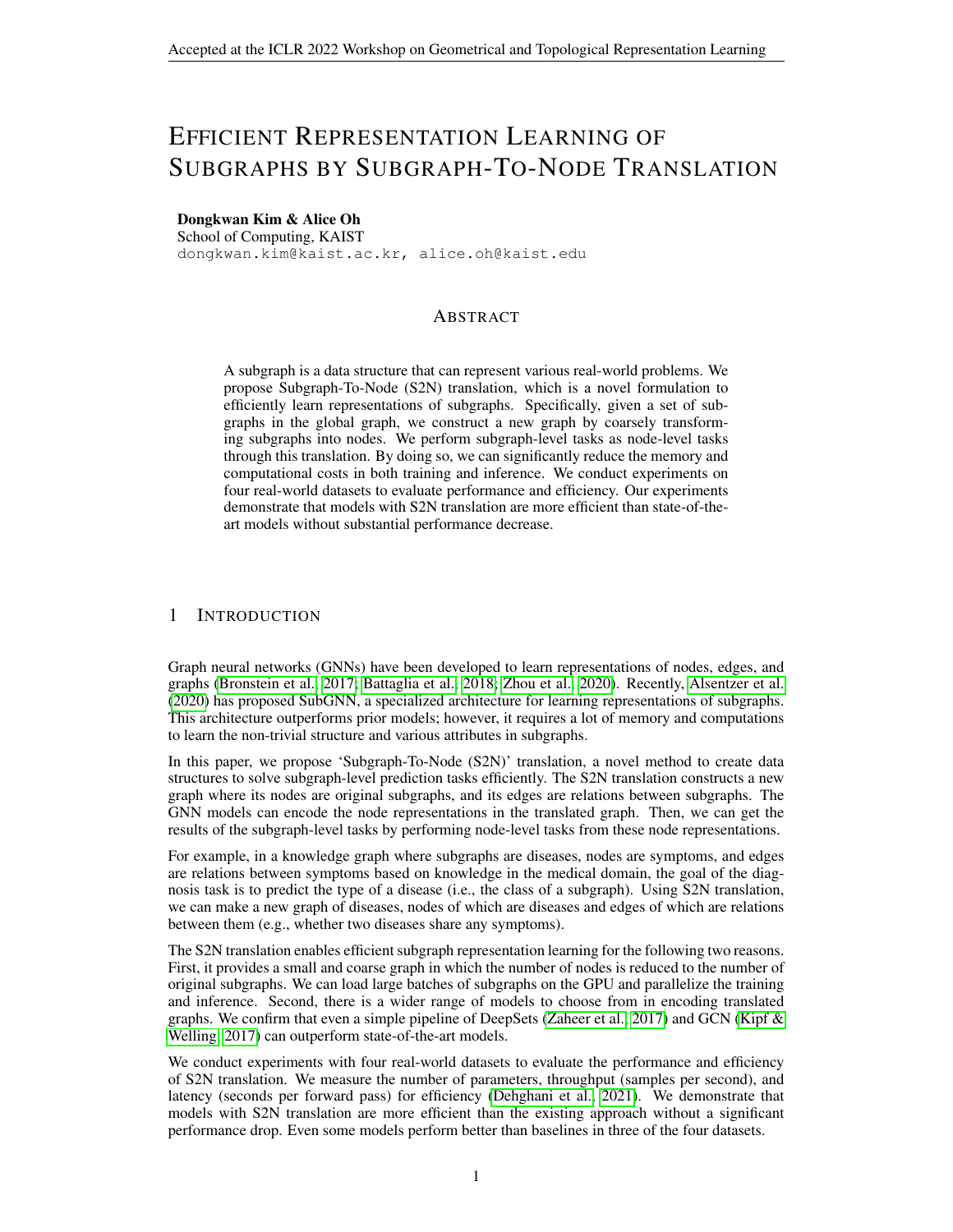Mathias Niepert, Mohamed Ahmed, and Konstantin Kutzkov. Learning convolutional neural networks for graphs. Ininternational conference on machine learning 0.2014–2023. PMLR, 2016.

- Adam Paszke, Sam Gross, Francisco Massa, Adam Lerer, James Bradbury, Gregory Chanan, Trevor Killeen, Zeming Lin, Natalia Gimelshein, Luca Antiga, et al. Pytorch: An imperative style, highperformance deep learning library. Advances in neural information processing systems 8026–8037, 2019.
- Hongbin Pei, Bingzhe Wei, Kevin Chen-Chuan Chang, Yu Lei, and Bo Yang. Geom-gcn: Geometric graph convolutional networks. International Conference on Learning Representations ... URL https://openreview.net/forum?id=S1e2agrFvS .
- Jiezhong Qiu, Qibin Chen, Yuxiao Dong, Jing Zhang, Hongxia Yang, Ming Ding, Kuansan Wang, and Jie Tang. Gcc: Graph contrastive coding for graph neural network pre-trainine podeedings of the 26th ACM SIGKDD International Conference on Knowledge Discovery & amp; Data Mining, pp. 1150–1160, 2020.
- Aravind Subramanian, Pablo Tamayo, Vamsi K Mootha, Sayan Mukherjee, Benjamin L Ebert, Michael A Gillette, Amanda Paulovich, Scott L Pomeroy, Todd R Golub, Eric S Lander, et al. Gene set enrichment analysis: a knowledge-based approach for interpreting genome-wide expression pro-les. Proceedings of the National Academy of Scient 62(43):15545-15550, 2005.
- Petar Velicković, Guillem Cucurull, Arantxa Casanova, Adriana Romero, Pietro Lind Yoshua Bengio. Graph Attention Networks. International Conference on Learning Representations 2018. URLhttps://openreview.net/forum?id=rJXMpikCZ .
- Edward Wagstaff, Fabian B Fuchs, Martin Engelcke, Michael A Osborne, and Ingmar Posner. Universal approximation of functions on sets. Xiv preprint arXiv:2107.01959021.
- Keyulu Xu, Weihua Hu, Jure Leskovec, and Stefanie Jegelka. How powerful are graph neural networks? InInternational Conference on Learning Representations19. URLhttps: //openreview.net/forum?id=ryGs6iA5Km .
- Yuning You, Tianlong Chen, Yongduo Sui, Ting Chen, Zhangyang Wang, and Yang Shen. Graph contrastive learning with augmentation Advances in Neural Information Processing Systems 33, 2020.
- Manzil Zaheer, Satwik Kottur, Siamak Ravanbakhsh, Barnabas Poczos, Russ R Salakhutdinov, and Alexander J Smola. Deep setsdvances in neural information processing systems 2017.
- Hanqing Zeng, Hongkuan Zhou, Ajitesh Srivastava, Rajgopal Kannan, and Viktor Prasanna. Graphsaint: Graph sampling based inductive learning methothternational Conference on Learning Representation 2020. URLhttps://openreview.net/forum?id=BJe8pkHFwS
- Jie Zhou, Ganqu Cui, Shengding Hu, Zhengyan Zhang, Cheng Yang, Zhiyuan Liu, Lifeng Wang, Changcheng Li, and Maosong Sun. Graph neural networks: A review of methods and applications.AI Open, 1:57–81, 2020.
- Jiong Zhu, Yujun Yan, Lingxiao Zhao, Mark Heimann, Leman Akoglu, and Danai Koutra. Beyond homophily in graph neural networks: Current limitations and effective designationnes in Neural Information Processing Syster<sup>88</sup>:7793-7804, 2020.
- Marinka Zitnik, Rok Sosic, and Jure Leskovec. Biosnap datasets: Stanford biomedical network dataset collection.Note: http://snap. stanford. edu/biodata Cited  $5/1$ , 2018.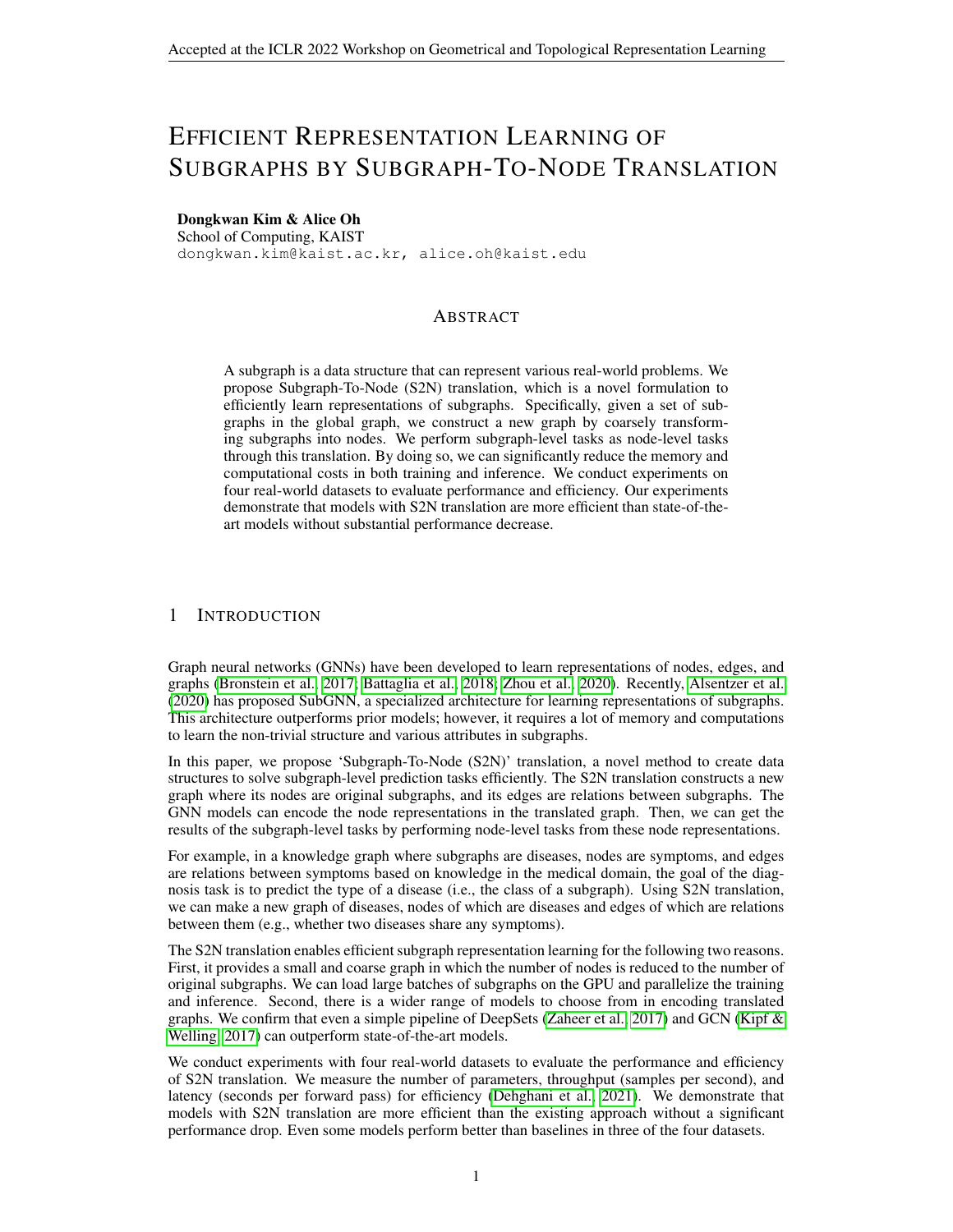|                                 | PPI-BP       | HPO-Neuro                | HPO-Metab          | <b>EM-User</b>     |
|---------------------------------|--------------|--------------------------|--------------------|--------------------|
| $#$ nodes                       | 17,080       | 14,587                   | 14,587             | 57,333             |
| $#$ edges                       | 316,951      | 3,238,174                | 3,238,174          | 4,573,417          |
| # subgraphs                     | 1.591        | 4.000                    | 2.400              | 324                |
| Train/Valid/Test splits         | 80/10/10     | 80/10/10                 | 80/10/10           | 75/15/15           |
| Density of the global graph     | 0.0022       | 0.0304                   | 0.0304             | 0.0028             |
| Average # nodes / subgraph      | $10_{12.5}$  | $14.8_{6:5}$             | $14.4_{6:2}$       | $155.4_{100:2}$    |
| Average density of subgraphs    | $0.216_{88}$ | $0.767$ <sub>0:141</sub> | $0.757$ $_{0:149}$ | $0.010$ $_{0.006}$ |
| Average # components / subgraph | 75.0         | 1.5 $_{0:7}$             | 1.6 $_{0:7}$       | 52.1 $_{15:3}$     |
| # classes                       | 6            | 10                       | 6                  |                    |
| Single- or multi-label          | Single-label | Multi-label              | Single-label       | Single-label       |

Table 3: Statistics of real-world datasets in original forms (before S2N translation).

# A RELATED WORK

Subgraph Representation Learning There have been various approaches to use subgraphs for expressiveness (Niepert et al., 2016; Morris et al., 2019; Bouritsas et al., 2020), scalability (Hamilton et al., 2017; Chiang et al., 2019; Zeng et al., 2020), and augmentation (Qiu et al., 2020; You et al., 2020). However, only a few studies deal with learning representations of subgraphs. The Subgraph Pattern Neural Network (Meng et al., 2018) learns subgraph evolution patterns but does not generalize to subgraphs with varying sizes. The Subgraph Neural Network (SubGNN) (Alsentzer et al., 2020) is the rst approach of subgraph representation learning using topology, positions, and connectivity. However, SubGNN requires large memory and computation costs to encode the mentioned information for prediction. Our method allows ef cient learning of subgraph representations without a complex model design.

Graph Coarsening Our S2N translation summarizes subgraphs into nodes, and in that sense, it is related to graph coarsening methods (Loukas & Vandergheynst, 2018; Loukas, 2019; Bravo Hermsdorff & Gunderson, 2019; Jin et al., 2020; Deng et al., 2020; Cai et al., 2021; Huang et al., 2021). They focus on creating coarse graphs while preserving speci c properties in a given graph, such as spectral similarity or distance. The difference between them and ours is whether the node boundaries in coarse graphs (or super-nodes) are given or not. Super-nodes are unknown in existing works of graph coarsening; thus, algorithms to decide on super-nodes are required. In S2N translation, we treat subgraphs as super-nodes and can create coarse graphs with simple heuristics.

# B DATASETS

Subgraph datasetsPI-BP, HPO-Neuro, HPO-Metab, and EM-User are proposed in Alsentzer et al. (2020), and can be downloaded from the GitHub repositoly Table 3, we summarize statistics of datasets in original forms without S2N translation. We describe their nodes, edges, subgraphs, tasks, and references in the following paragraphs.

PPI-BP The global graph ofPPI-BP (Zitnik et al., 2018; Subramanian et al., 2005; Consortium, 2019; Ashburner et al., 2000) is a human protein-protein interaction (PPI) network; nodes are proteins, and edges are whether there is a physical interaction between proteins. Subgraphs are sets of proteins in the same biological process (e.g., alcohol bio-synthetic process). The task is to classify processes into six categories.

HPO-Neuro and HPO-Metab These two HPO (Human Phenotype Ontology) datasets (Hartley et al., 2020; Köhler et al., 2019; Mordaunt et al., 2020) are knowledge graphs of phenotypes (i.e., symptoms) of rare neurological and metabolic diseases. Each subgraph is a collection of symptoms associated with a monogenic disorder. The task is to diagnose the rare disease: classifying the disease type among subcategories (ten for Neuro and six for HPO-Metab).

<sup>1</sup> https://github.com/mims-harvard/SubGNN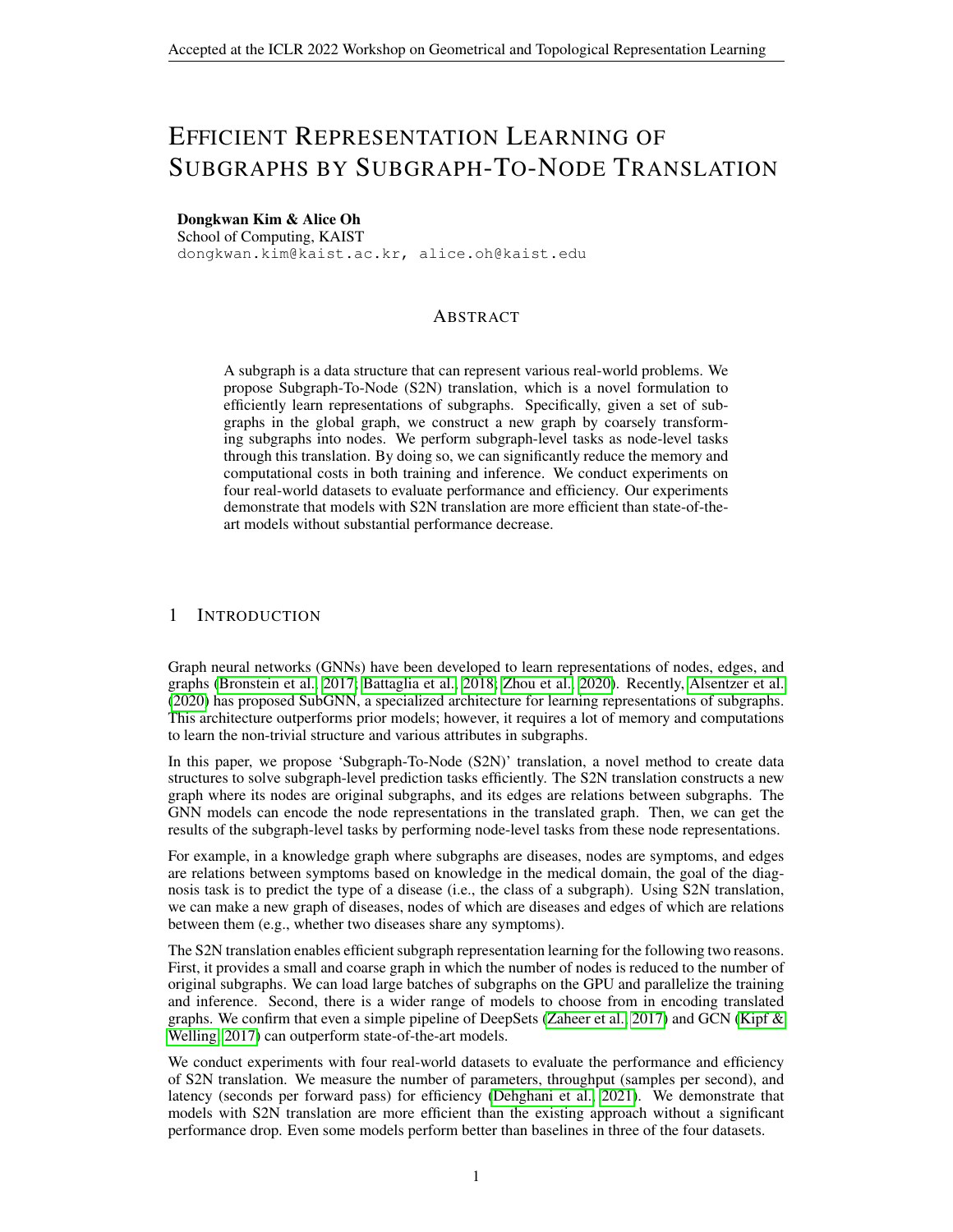EM-User EM-User (Users in EndoMondo) dataset is a social tness network from Endomondo (Ni et al., 2019). Here, subgraphs are users, nodes are workouts, and edges exist between workouts completed by multiple users. Each subgraph represents the workout history of a user. The task is to pro-le a user's gender.

#### C MODELS

This section describes the model details we used: hyperparameter tuning and LINKX-I design. All models are implemented with PyTorch (Paszke et al., 2019), PyTorch Geometric (Fey & Lenssen, 2019), and PyTorch Lightning (Falcon & The PyTorch Lightning team, 2019).

#### C.1 HYPERPARAMETERS

We tune seven hyperparameters using TPE (Tree-structured Parzen Estimator) algorithm in Optuna (Akiba et al., 2019) by 30 trials: weight deca $\pmb{\varnothing}(^9$  – 10  $^6$ ), the number of layers i $\mathbf{\bar{f}_{f_{\text{set}}}}(2)$ or 4), the number of layers i $E_{graph}$  (1 or 2), the pooling operating i $E_{set}$  (sum or max), dropout of channels and edges  $(0, 0.1, \ldots, 0.5g)$ , and gradient clipping  $(0.0, 0.1, \ldots, 0.5g)$ . We use batch normalization (Ioffe & Szegedy, 2015) for all S2N models except LINKX-I.

#### C.2 INDUCTIVE LINKX (LINKX-I)

Given node feature  $2 \, R^N$ <sup>F<sub>o</sub></sup> and an adjacent matri $\hat{A}$  2 R<sup>N</sup> N, LINKX (Lim et al., 2021) model computes the logit matrix 2  $R^N$ <sup>C</sup> by following equations,

$$
H_A = MLP_A(A) 2 R^N F; H_X = MLP_X(X) 2 R^N F;
$$
 (6)

$$
Y = MLP_f (ReLU(W_f [H_A k H_X] + H_A + H_X)) where W_f 2 RF 2F (7)
$$

The computation of the rst single layer MLP  $_A = L^1$  in  $_A$  ReLU Linear  $_A$  ::: is as follows

Linear<sub>A</sub>(A) = AW<sub>A</sub>; (AW<sub>A</sub>)[i;k] = 
$$
\bigwedge_{j \ge N(i)} W_{A}[j;k]
$$
; W<sub>A</sub> 2 R<sup>N F</sup>: (8)

In our inductive setting, we hav $\mathbin{\textcolor{black}{\bullet}}_{\text{train}}$  and $\mathbin{\textcolor{black}{\bullet}}_{\text{train}}$  eval, the shapes of which are

$$
A_{\text{train}}^{\Lambda} \, 2 \, f \, 0; \, 1g^{M \, \text{train}} \, \xrightarrow{M \, \text{train}} \, A_{\text{train} + \text{ eval}} \, 2 \, f \, 0; \, 1g^{(M \, \text{train} + \, M \, \text{eval})} \, \xrightarrow{(M \, \text{train} + \, M \, \text{eval})} \, . \tag{9}
$$

If we train MLP<sub>A</sub> on  $A^\Lambda_{\text{train}}$ , we cannot proces  $\hat{A}^\Lambda_{\text{train+ eval}}$ , because shapes of matrix multiplication do not match (i.e.M<sub>train</sub> + M<sub>eval</sub>  $6\,$  M<sub>train</sub>). Thus, in LINKX-I, we use the modi ed matrix multiplication $\sim$  in MLP<sub>A</sub> to aggregate parameters corresponding training nodes only. Formally, for the matrix  $A_{\text{M}}$  2 R<sup>M</sup> M of the arbitrary shape,

$$
(\hat{A}_{M} \sim W_{A})[i; k] = \sum_{j \, 2N \, (i) \wedge j \, 2 \, V_{\text{train}}} W_{A}[j; k]; \quad (\hat{A}_{M} \sim W_{A}) \, 2 \, R^{M} \quad \text{F} \tag{10}
$$

The remaining parts are the same as LINKX.

#### D GENERALIZATION OF HOMOPHILY TO MULTI-LABEL CLASSIFICATION

Node (Pei et al., 2020) and edge homophily (Zhu et al., 2020) are de ned by,

$$
h^{\text{edge}} = \frac{jf(u;v)j(u;v) \ 2 \ A \ \wedge \ y_u = y_v g j}{jAj}; \ h^{\text{node}} = \frac{1}{jVj} \frac{X}{v^{2V}} \frac{jf(u;v)ju \ 2 \ N \ (v) \ \wedge \ y_u = y_v g j}{jN \ (v) j}; \ (11)
$$

wherey<sub>v</sub> is the label of the node. In the main paper, we de ne multi-label node and edge homophily by,  $\Omega$ 1

$$
h^{\text{edge, ml}} = \frac{1}{j A j} \sum_{(u; v) \ge A} \frac{j L_u \setminus L_v j}{j L_u [L_v j]}; \ h^{\text{node, ml}} = \frac{1}{j V j} \sum_{v \ge V} \underbrace{\textcircled{1}}_{j N (v) j} \frac{X}{u_{2N (v)}} \frac{j L_u \setminus L_v j}{j L_u [L_v j]}.
$$
 (12)

If we computer  $=\frac{jL_u \setminus L_v j}{jL_v \setminus L_v j}$  $\frac{jL_u\setminus L_vj}{jL_u\restriction L_vj}$  for single-label multi-class graphs $\mp\ \frac14=1$  for nodes of same classes, andr =  $\frac{0}{2}$  = 0 for nodes of different classes. That make  $s^{ge, ml}$  = h<sup>edge</sup> and h<sup>node, ml</sup> = h<sup>node</sup> for single-label graphs.